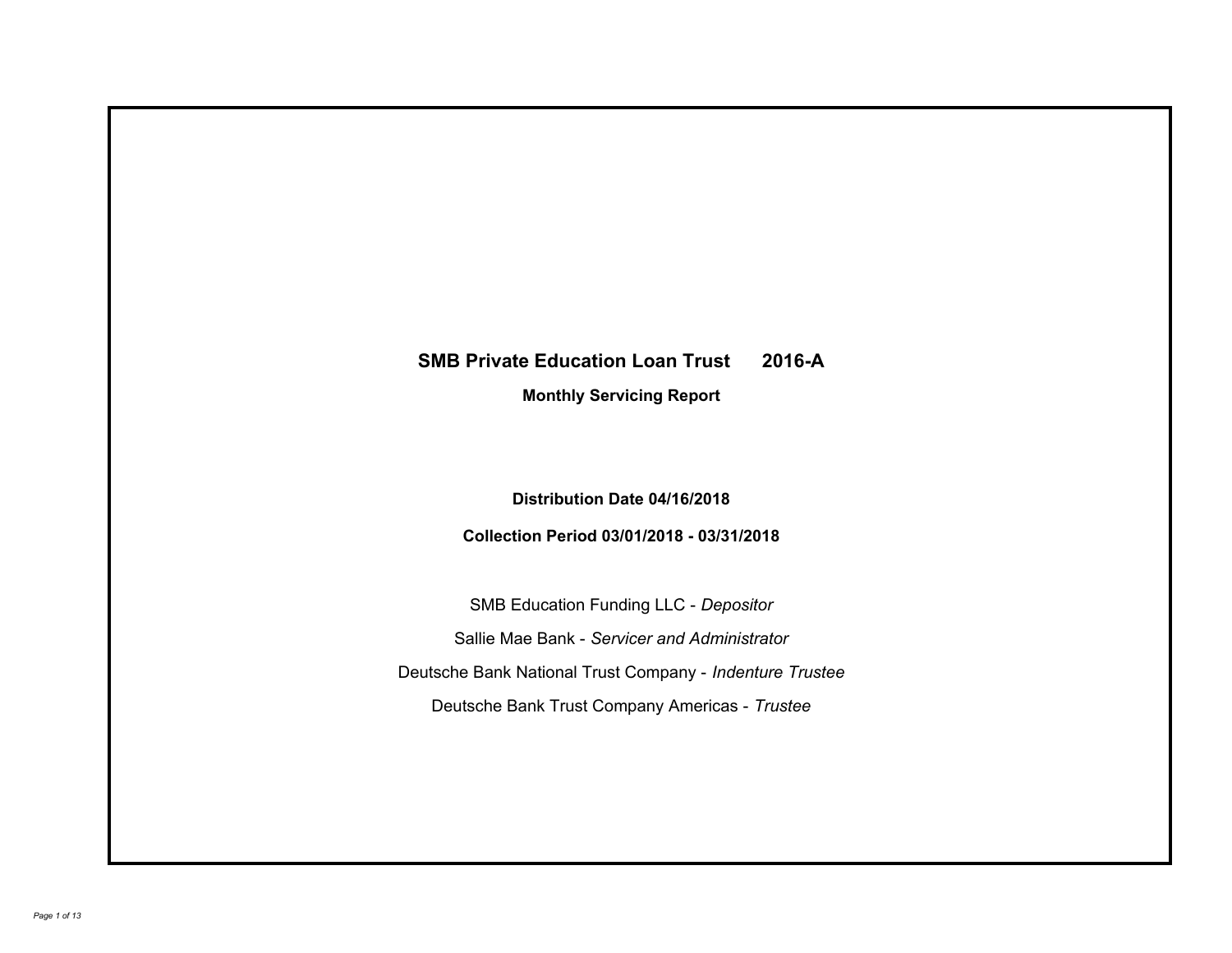|   | <b>Deal Parameters</b>                                                                |                                   |                                   |                                   |
|---|---------------------------------------------------------------------------------------|-----------------------------------|-----------------------------------|-----------------------------------|
| A | <b>Student Loan Portfolio Characteristics</b>                                         | Settlement Date<br>05/26/2016     | 02/28/2018                        | 03/31/2018                        |
|   | <b>Principal Balance</b><br>Interest to be Capitalized Balance                        | \$585,861,635.84<br>32,367,510.93 | \$486,590,431.13<br>29,369,410.70 | \$479,365,904.87<br>29,427,779.58 |
|   | Pool Balance<br>Weighted Average Coupon (WAC)                                         | \$618,229,146.77                  | \$515,959,841.83                  | \$508,793,684.45                  |
|   | WAC1 (Contractual Interest Rate on the Loan)                                          | 8.26%                             | 9.03%                             | 9.21%                             |
|   | WAC2 (Average of Applicable Interest Rate)                                            | 8.23%                             | 8.97%                             | 9.14%                             |
|   | WAC3 (Average of Actual Interest Rate)                                                | 8.16%                             | 8.89%                             | 9.06%                             |
|   | Weighted Average Remaining Term<br>Number of Loans                                    | 134.18<br>53,959                  | 126.82<br>45,062                  | 126.81<br>44,455                  |
|   | Number of Borrowers<br>Pool Factor<br>Since Issued Total Constant Prepayment Rate (1) | 52,283                            | 43,398<br>0.834577025<br>8.71%    | 42,821<br>0.822985599<br>8.89%    |
| B | <b>Debt Securities</b><br><b>Cusip/Isin</b>                                           | 03/15/2018                        |                                   | 04/16/2018                        |
|   | A2A<br>78449FAB7                                                                      | \$214,184,590.78                  |                                   | \$208,584,284.88                  |
|   | A2B<br>78449FAC5                                                                      | \$131,654,748.46                  |                                   | \$128,212,358.59                  |
|   | B<br>78449FAD3                                                                        | \$50,000,000.00                   |                                   | \$50,000,000.00                   |
| C | <b>Certificates</b><br><b>Cusip/Isin</b>                                              | 03/15/2018                        |                                   | 04/16/2018                        |
|   | 78449F101<br>Residual                                                                 | \$100,000.00                      |                                   | \$100,000.00                      |
| D | <b>Account Balances</b>                                                               | 03/15/2018                        |                                   | 04/16/2018                        |
|   | Reserve Account Balance                                                               | \$1,557,854.00                    |                                   | \$1,557,854.00                    |
| E | <b>Asset / Liability</b>                                                              | 03/15/2018                        |                                   | 04/16/2018                        |
|   | Overcollateralization Percentage                                                      | 23.28%                            |                                   | 23.98%                            |
|   | Specified Overcollateralization Amount                                                | \$154,787,952.55                  |                                   | \$152,638,105.34                  |
|   | Actual Overcollateralization Amount                                                   | \$120,120,502.59                  |                                   | \$121,997,040.98                  |
|   |                                                                                       |                                   |                                   |                                   |

(1) For additional information, see 'Since Issued CPR Methodology' found on page 11 of this report.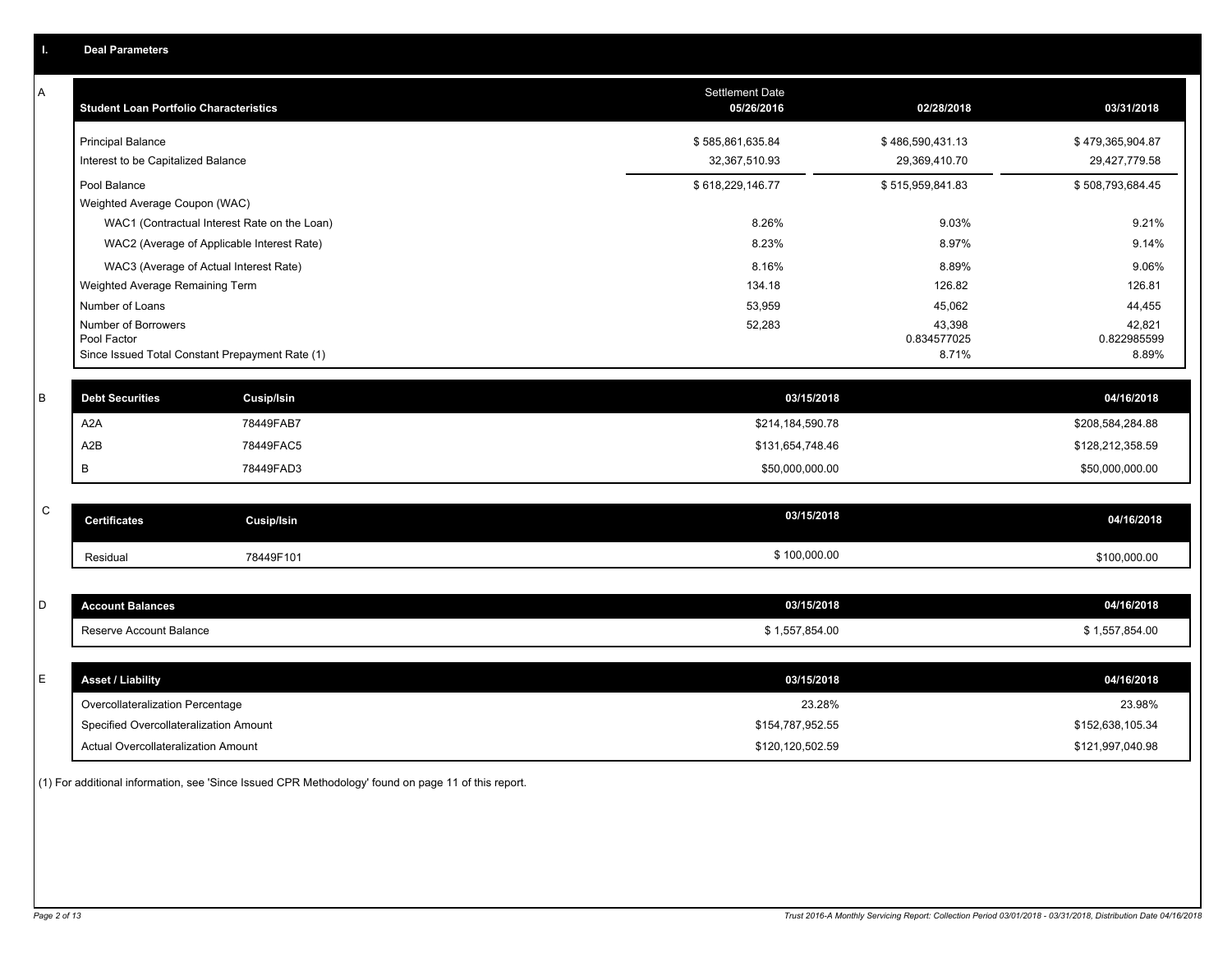| Ш. | 2016-A Trust Activity 03/01/2018 through 03/31/2018              |                 |
|----|------------------------------------------------------------------|-----------------|
| A  | <b>Student Loan Principal Receipts</b>                           |                 |
|    | <b>Borrower Principal</b>                                        | 8,051,767.85    |
|    | <b>Consolidation Activity Principal</b>                          | 0.00            |
|    | Seller Principal Reimbursement                                   | (893.62)        |
|    | Servicer Principal Reimbursement                                 | 0.00            |
|    | Delinquent Principal Purchases by Servicer                       | 0.00            |
|    | <b>Other Principal Deposits</b>                                  | 15,000.00       |
|    | <b>Total Principal Receipts</b>                                  | \$8,065,874.23  |
| В  | <b>Student Loan Interest Receipts</b>                            |                 |
|    | <b>Borrower Interest</b>                                         | 2,260,269.90    |
|    | <b>Consolidation Activity Interest</b>                           | 0.00            |
|    | Seller Interest Reimbursement                                    | (19.32)         |
|    | Servicer Interest Reimbursement                                  | 0.00            |
|    | Delinquent Interest Purchases by Servicer                        | 0.00            |
|    | <b>Other Interest Deposits</b>                                   | 5,011.04        |
|    | <b>Total Interest Receipts</b>                                   | \$2,265,261.62  |
| C  | <b>Recoveries on Realized Losses</b>                             | \$87,621.66     |
| D  | <b>Investment Income</b>                                         | \$12,781.14     |
| Е  | <b>Funds Borrowed from Next Collection Period</b>                | \$0.00          |
| F  | <b>Funds Repaid from Prior Collection Period</b>                 | \$0.00          |
| G  | Loan Sale or Purchase Proceeds                                   | \$0.00          |
| н  | Initial Deposits to Distribution Account                         | \$0.00          |
|    | <b>Excess Transferred from Other Accounts</b>                    | \$0.00          |
| J  | <b>Borrower Benefit Reimbursements</b>                           | \$0.00          |
| Κ  | <b>Other Deposits</b>                                            | \$0.00          |
| L  | <b>Other Fees Collected</b>                                      | \$0.00          |
| М  | <b>AVAILABLE FUNDS</b>                                           | \$10,431,538.65 |
| N  | Non-Cash Principal Activity During Collection Period             | \$772,470.17    |
| O  | Aggregate Purchased Amounts by the Depositor, Servicer or Seller | \$20,011.04     |
| P  | Aggregate Loan Substitutions                                     | \$0.00          |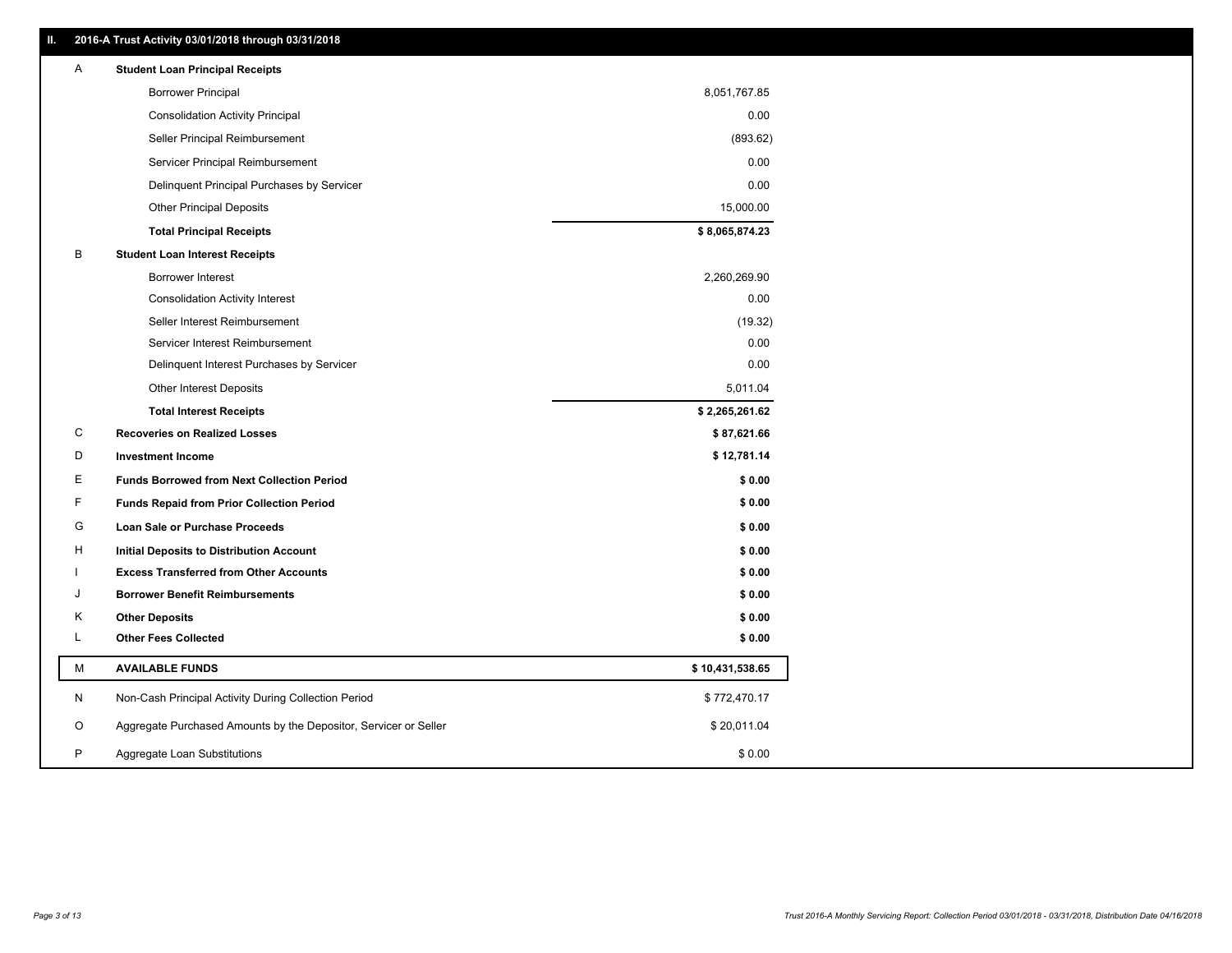### **03/31/2018 02/28/2018 Wtd Avg Coupon # Loans Principal and Interest Accrued to Capitalize % of Principal % of Loans in Repay (1) Wtd Avg Coupon # Loans Principal and Interest Accrued to Capitalize % of Principal % of Loans in Repay (1)**  INTERIM: IN SCHOOL 10.04% 5,128 \$71,684,125.63 14.089% - % 9.84% 5,135 \$71,152,213.13 13.790% - % GRACE 9.84% 1,216 \$15,122,871.40 2.972% - % 9.67% 1,433 \$17,986,494.66 3.486% - % DEFERMENT 10.00% 2,058 \$23,578,390.22 4.634% - % 9.78% 2,034 \$23,021,368.30 4.462% - % REPAYMENT: CURRENT 8.76% 33,875 \$368,746,133.20 72.475% 92.555% 8.60% 34,125 \$372,751,544.80 72.244% 92.311% 31-60 DAYS DELINQUENT 9.49% 518 \$6,723,216.20 1.321% 1.688% 9.44% 651 \$8,299,785.05 1.609% 2.055% 61-90 DAYS DELINQUENT 9.70% 255 \$3,437,264.79 0.676% 0.863% 9.65% 328 \$3,917,920.72 0.759% 0.970% > 90 DAYS DELINQUENT 10.45% 147 \$1,777,034.46 0.349% 0.446% 10.01% 116 \$1,539,809.69 0.298% 0.381% FORBEARANCE 8.92% 1,258 \$17,724,648.55 3.484% 4.449% 8.75% 1,240 \$17,290,705.48 3.351% 4.282% **TOTAL 44,455 \$508,793,684.45 100.00% 100.00% 45,062 \$515,959,841.83 100.00% 100.00% Loans by Repayment Status** Percentages may not total 100% due to rounding \*

Loans classified in "Repayment" include any loan for which interim interest only, \$25 fixed payments or full principal and interest payments are due. 1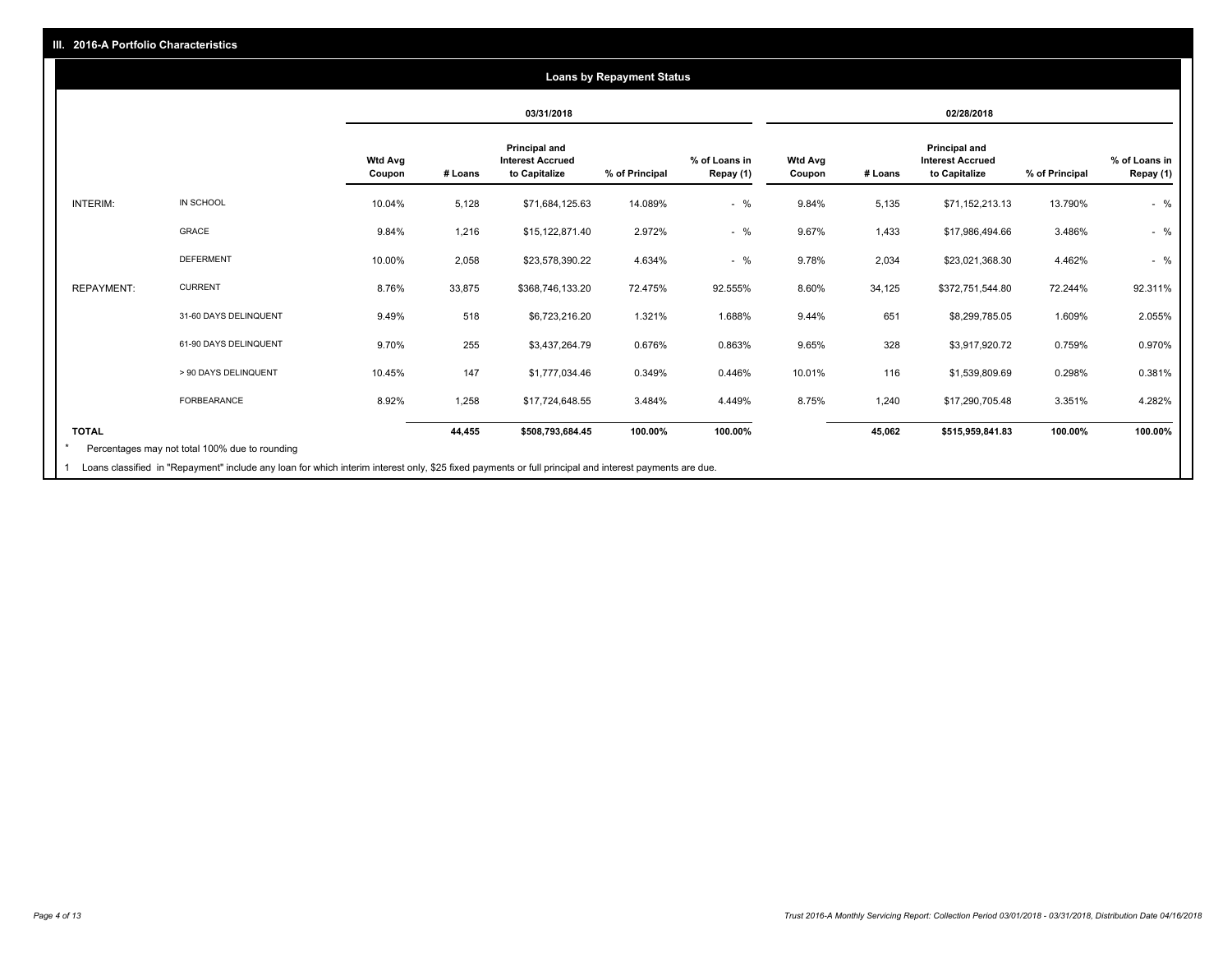|                |                       |                          |         | 03/31/2018                                                       |                |                                |                          |         | 02/28/2018                                                |                |                                |
|----------------|-----------------------|--------------------------|---------|------------------------------------------------------------------|----------------|--------------------------------|--------------------------|---------|-----------------------------------------------------------|----------------|--------------------------------|
|                |                       | <b>Wtd Avg</b><br>Coupon | # Loans | <b>Principal and</b><br><b>Interest Accrued</b><br>to Capitalize | % of Principal | % of Loans in<br>P&I Repay (2) | <b>Wtd Avg</b><br>Coupon | # Loans | Principal and<br><b>Interest Accrued</b><br>to Capitalize | % of Principal | % of Loans in<br>P&I Repay (2) |
| INTERIM:       | IN SCHOOL             | 9.54%                    | 10,819  | \$151,137,606.29                                                 | 29.705%        | $-$ %                          | 9.33%                    | 10,845  | \$150,614,127.72                                          | 29.191%        | $-$ %                          |
|                | <b>GRACE</b>          | 9.43%                    | 2,292   | \$28,645,440.92                                                  | 5.630%         | $-$ %                          | 9.25%                    | 2,732   | \$34,394,183.85                                           | 6.666%         | $-$ %                          |
|                | <b>DEFERMENT</b>      | 9.54%                    | 3,882   | \$44,505,619.19                                                  | 8.747%         | $-$ %                          | 9.33%                    | 3,848   | \$43,612,363.00                                           | 8.453%         | $-$ %                          |
| P&I REPAYMENT: | <b>CURRENT</b>        | 8.64%                    | 25,339  | \$255,487,796.17                                                 | 50.214%        | 89.801%                        | 8.49%                    | 25,369  | \$257,286,174.25                                          | 49.866%        | 89.541%                        |
|                | 31-60 DAYS DELINQUENT | 9.47%                    | 479     | \$6,354,174.43                                                   | 1.249%         | 2.233%                         | 9.38%                    | 597     | \$7,542,976.17                                            | 1.462%         | 2.625%                         |
|                | 61-90 DAYS DELINQUENT | 9.62%                    | 241     | \$3,204,506.90                                                   | 0.630%         | 1.126%                         | 9.62%                    | 317     | \$3,753,365.29                                            | 0.727%         | 1.306%                         |
|                | > 90 DAYS DELINQUENT  | 10.46%                   | 145     | \$1,733,892.00                                                   | 0.341%         | 0.609%                         | 10.05%                   | 114     | \$1,465,946.07                                            | 0.284%         | 0.510%                         |
|                | <b>FORBEARANCE</b>    | 8.92%                    | 1,258   | \$17,724,648.55                                                  | 3.484%         | 6.230%                         | 8.75%                    | 1.240   | \$17,290,705.48                                           | 3.351%         | 6.018%                         |
| <b>TOTAL</b>   |                       |                          | 44,455  | \$508,793,684.45                                                 | 100.00%        | 100.00%                        |                          | 45,062  | \$515,959,841.83                                          | 100.00%        | 100.00%                        |

WAC reflects WAC3 To conform with company standard reporting these sections now include Princial and Interest Accrued to Capitalize.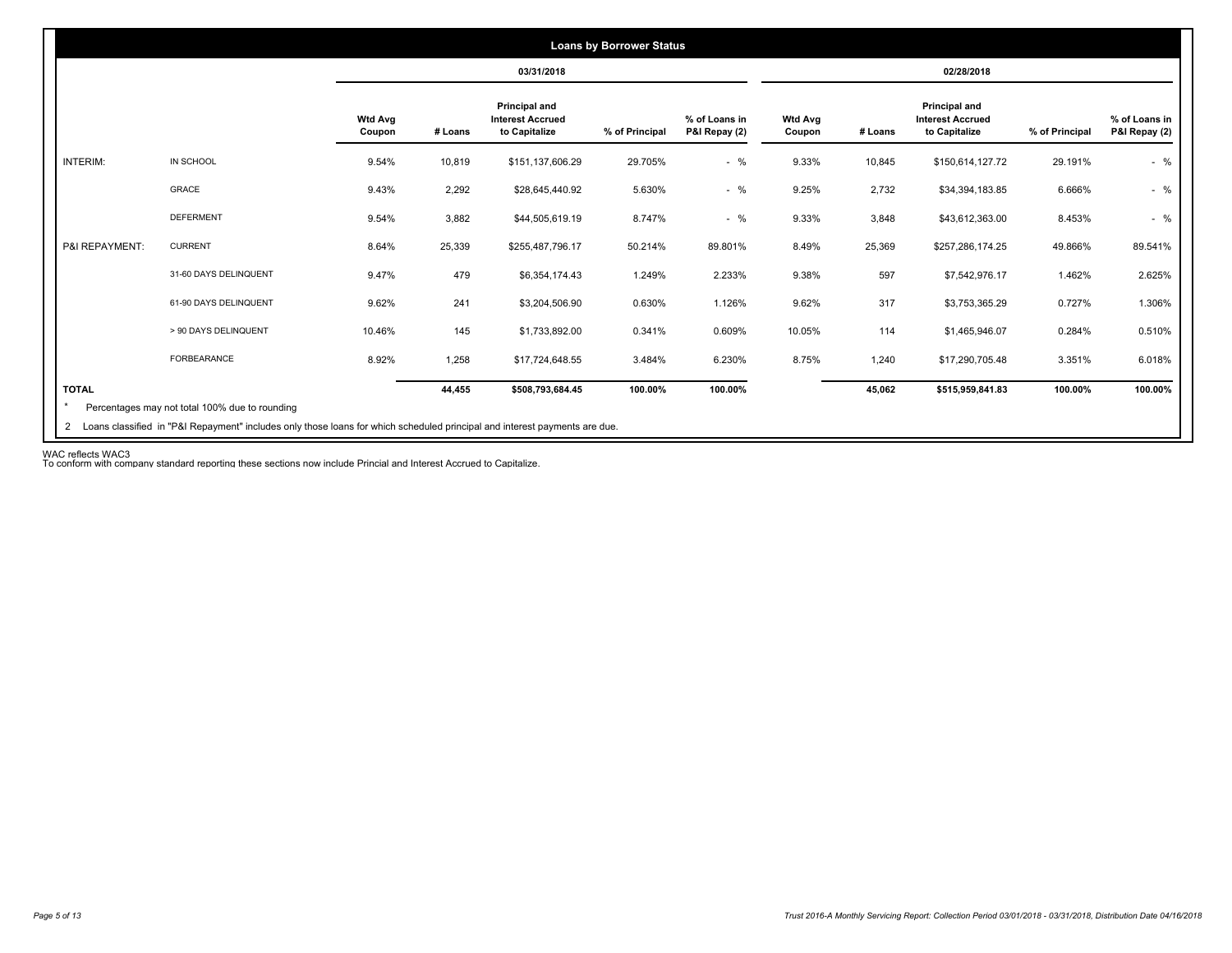|                                                                                                  | 3/31/2018        | 2/28/2018        |
|--------------------------------------------------------------------------------------------------|------------------|------------------|
| Pool Balance                                                                                     | \$508,793,684.45 | \$515,959,841.83 |
| Total # Loans                                                                                    | 44,455           | 45,062           |
| Total # Borrowers                                                                                | 42,821           | 43,398           |
| Weighted Average Coupon                                                                          | 9.14%            | 8.97%            |
| Weighted Average Remaining Term                                                                  | 126.81           | 126.82           |
| Percent of Pool - Cosigned                                                                       | 92.6%            | 92.6%            |
| Percent of Pool - Non Cosigned                                                                   | 7.4%             | 7.4%             |
| Borrower Interest Accrued for Period                                                             | \$3,620,929.10   | \$3,309,510.03   |
| <b>Outstanding Borrower Interest Accrued</b>                                                     | \$32,089,097.39  | \$31,977,934.80  |
| Gross Principal Realized Loss - Periodic *                                                       | \$447,363.07     | \$428,968.14     |
| Gross Principal Realized Loss - Cumulative *                                                     | \$9,365,420.84   | \$8,918,057.77   |
| Recoveries on Realized Losses - Periodic                                                         | \$87,621.66      | \$55,814.83      |
| Recoveries on Realized Losses - Cumulative                                                       | \$1,113,125.62   | \$1,025,503.96   |
| Net Losses - Periodic                                                                            | \$359,741.41     | \$373,153.31     |
| Net Losses - Cumulative                                                                          | \$8,252,295.22   | \$7,892,553.81   |
| Non-Cash Principal Activity - Capitalized Interest                                               | \$1,220,043.59   | \$1,478,829.40   |
| Since Issued Total Constant Prepayment Rate (CPR) (1)                                            | 8.89%            | 8.71%            |
| <b>Loan Substitutions</b>                                                                        | \$0.00           | \$0.00           |
| <b>Cumulative Loan Substitutions</b>                                                             | \$0.00           | \$0.00           |
| <b>Unpaid Servicing Fees</b>                                                                     | \$0.00           | \$0.00           |
| <b>Unpaid Administration Fees</b>                                                                | \$0.00           | \$0.00           |
| <b>Unpaid Carryover Servicing Fees</b>                                                           | \$0.00           | \$0.00           |
| Note Interest Shortfall                                                                          | \$0.00           | \$0.00           |
| Loans in Modification                                                                            | \$17,781,305.37  | \$16,269,410.77  |
| % of Loans in Modification as a % of Loans in Repayment (P&I)                                    | 6.67%            | 6.02%            |
|                                                                                                  |                  |                  |
| % Annualized Gross Principal Realized Loss - Periodic as a %<br>of Loans in Repayment (P&I) * 12 | 2.01%            | 1.91%            |
| % Gross Principal Realized Loss - Cumulative as a % of<br>Original Pool Balance                  | 1.51%            | 1.44%            |

\* In accordance with the Servicer's current policies and procedures, after September 1, 2017 loans subject to bankruptcy claims generally will not be reported as a charged-off unless and until they are delinquent for 120 d

(1) For additional information, see 'Since Issued CPR Methodology' found on page 11 of this report.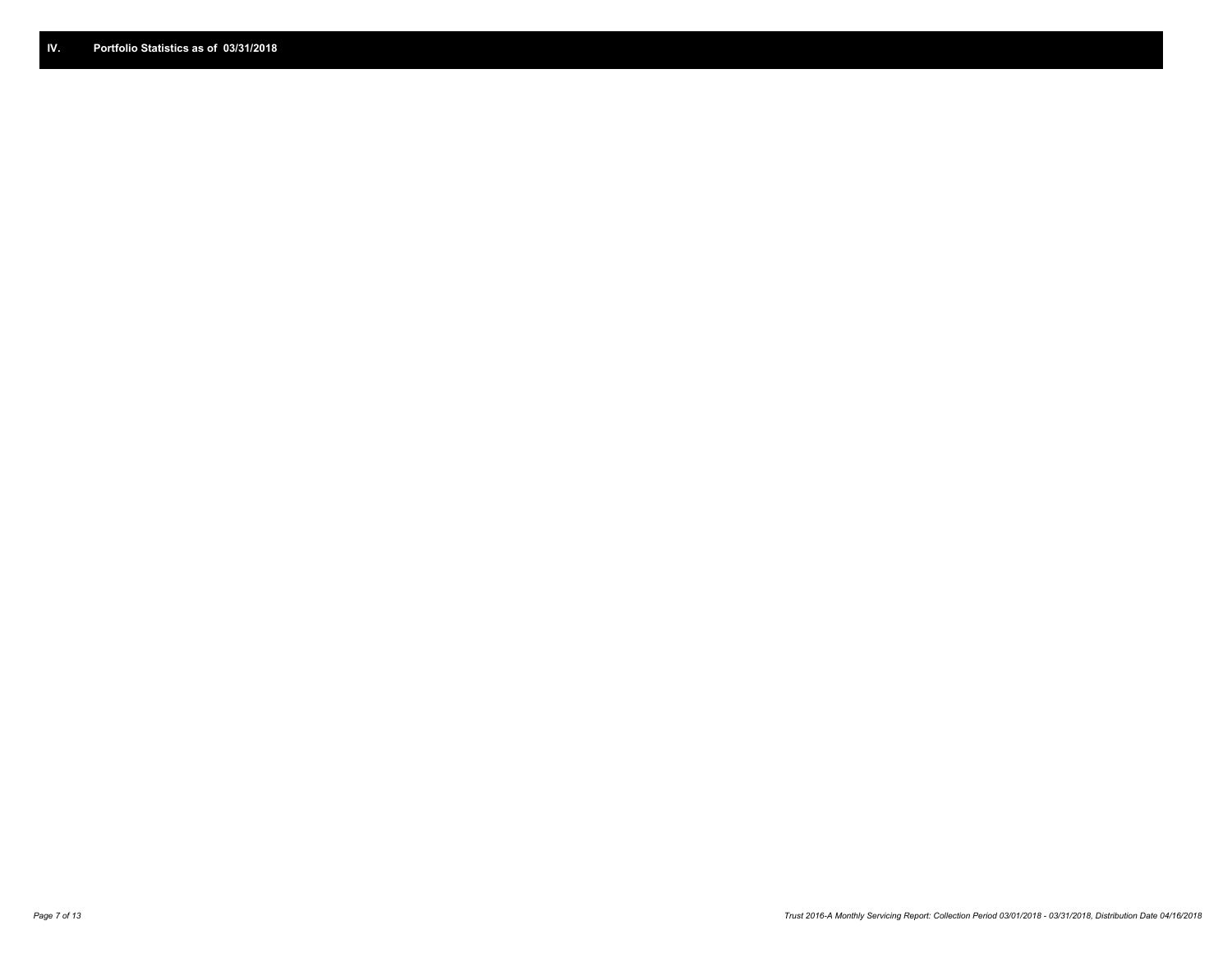| Loan Program                       |                                   |         |                  |           |
|------------------------------------|-----------------------------------|---------|------------------|-----------|
|                                    | Weighted<br><b>Average Coupon</b> | # LOANS | <b>\$ AMOUNT</b> | $%$ *     |
| - Smart Option Interest-Only Loans | 8.05%                             | 10,211  | \$93,458,478.28  | 18.369%   |
| - Smart Option Fixed Pay Loans     | 9.10%                             | 12,096  | \$162,227,972.07 | 31.885%   |
| - Smart Option Deferred Loans      | 9.41%                             | 22,148  | \$253,107,234.10 | 49.747%   |
| - Other Loan Programs              | $0.00\%$                          | 0       | \$0.00           | $0.000\%$ |
| Total                              | 9.06%                             | 44,455  | \$508,793,684.45 | 100.000%  |

\* Percentages may not total 100% due to rounding

B

C

A

| <b>Index Type</b>     |                                   |         |                  |           |
|-----------------------|-----------------------------------|---------|------------------|-----------|
|                       | Weighted<br><b>Average Coupon</b> | # LOANS | <b>\$ AMOUNT</b> | $%$ *     |
| - Fixed Rate Loans    | 8.42%                             | 8,512   | \$107,131,891.86 | 21.056%   |
| - LIBOR Indexed Loans | 9.23%                             | 35,943  | \$401,661,792.59 | 78.944%   |
| - Other Index Rates   | $0.00\%$                          | 0       | \$0.00           | $0.000\%$ |
| Total                 | 9.06%                             | 44,455  | \$508,793,684.45 | 100.000%  |

\* Percentages may not total 100% due to rounding

## **Weighted Average Recent FICO**

| 3,375<br>2,655<br>5,051<br>9,917 | \$34,442,401.30<br>\$28,476,663.92<br>\$58,744,014.85 | 6.769%<br>5.597%<br>11.546% |
|----------------------------------|-------------------------------------------------------|-----------------------------|
|                                  |                                                       |                             |
|                                  |                                                       |                             |
|                                  |                                                       |                             |
|                                  | \$114,841,282.03                                      | 22.571%                     |
| 23,448                           | \$272,244,461.85                                      | 53.508%                     |
| 9                                | \$44,860.50                                           | $0.009\%$                   |
| 44,455                           | \$508,793,684.45                                      | 100.000%                    |
|                                  |                                                       |                             |

#### WAC reflects WAC3

To conform with company standard reporting these sections now include Princial and Interest Accrued to Capitalize.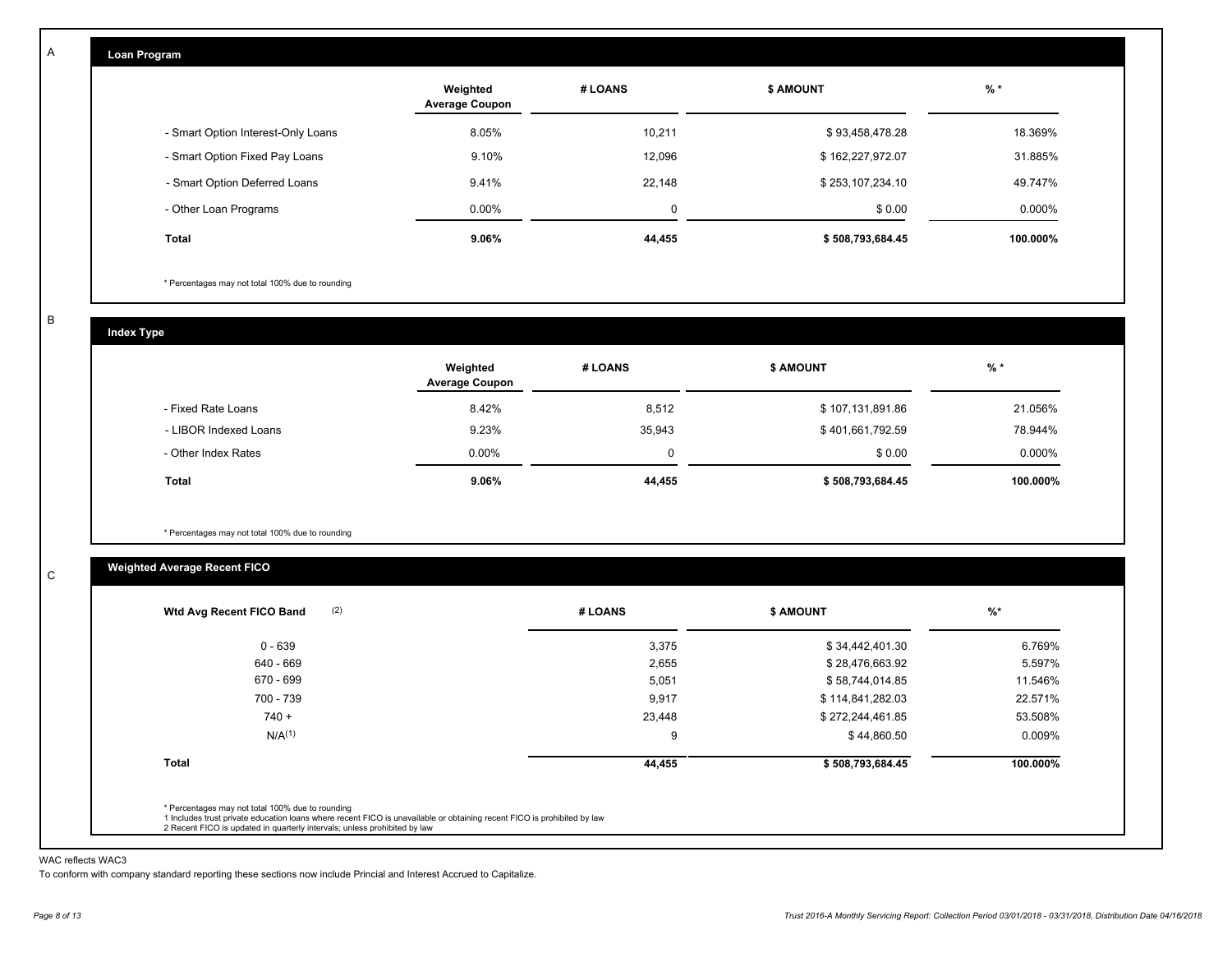\$ 0.00

\$ 37,490,591.00

\$ 0.00 \$ 0.00

| А. | <b>Reserve Account</b>                                                               |                  |
|----|--------------------------------------------------------------------------------------|------------------|
|    | Specified Reserve Account Balance                                                    | \$1,557,854.00   |
|    | Actual Reserve Account Balance                                                       | \$1,557,854.00   |
| В. | <b>Principal Distribution Amount</b>                                                 |                  |
|    | Class A Notes Outstanding<br>i.                                                      | \$345,839,339.24 |
|    | Pool Balance<br>ii.                                                                  | \$508,793,684.45 |
|    | iii.<br>First Priority Principal Distribution Amount (i - ii)                        | \$0.00           |
|    | Class A and B Notes Outstanding<br>iv.                                               | \$395,839,339.24 |
|    | <b>First Priority Principal Distribution Amount</b><br>ν.                            | \$0.00           |
|    | Pool Balance<br>vi.                                                                  | \$508,793,684.45 |
|    | Specified Overcollateralization Amount<br>vii.                                       | \$152,638,105.34 |
|    | viii. Regular Principal Distribution Amount (if (iv > 0, (iv - v) - (vi - vii))      | \$39,683,760.13  |
|    | Pool Balance<br>ix.                                                                  | \$508,793,684.45 |
|    | 10% of Initial Pool Balance<br>х.                                                    | \$61,822,914.68  |
|    | First Priority Principal Distribution Amount<br>xi.                                  | \$0.00           |
|    | Regular Principal Distribution Amount<br>xii.                                        | \$39,683,760.13  |
|    | Available Funds (after payment of waterfall items A through I)<br>xiii.              | \$0.00           |
|    | xiv. Additional Principal Distribution Amount (if(vi <= x,min(xiii, vi - xi - xii))) | \$0.00           |

Excess Distribution Allocated (1) Current Notional Balance Shortfall of Interest Shortfall of Principal

1. Until the notional amount of the R-2 Certificate is reduced to zero and if there is excess cash through the distribution available it will be distributed to the R-2 Certificate, otherwise the amount will be zero

## **V. 2016-A Reserve Account, Principal Distribution, and R-2 Certificate Calculations**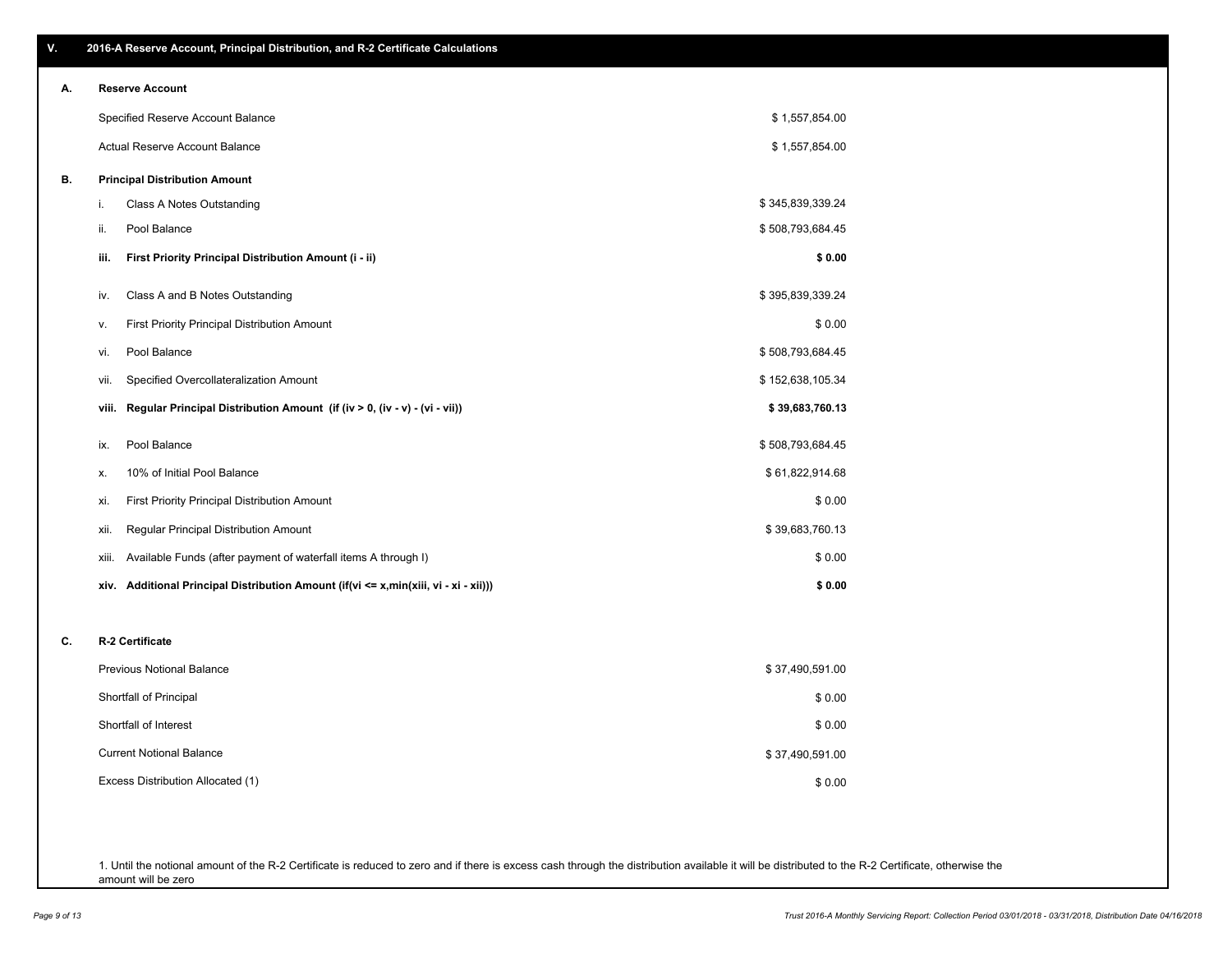|    |                                                         | Paid           | <b>Funds Balance</b> |
|----|---------------------------------------------------------|----------------|----------------------|
|    | <b>Total Available Funds</b>                            |                | \$10,431,538.65      |
| A  | <b>Trustee Fees</b>                                     | \$0.00         | \$10,431,538.65      |
| B  | <b>Servicing Fees</b>                                   | \$325,074.60   | \$10,106,464.05      |
| C  | i. Administration Fees                                  | \$8,333.00     | \$10,098,131.05      |
|    | ii. Unreimbursed Administrator Advances plus any Unpaid | \$0.00         | \$10,098,131.05      |
| D  | Class A Noteholders Interest Distribution Amount        | \$865,364.17   | \$9,232,766.88       |
| E. | <b>First Priority Principal Payment</b>                 | \$0.00         | \$9,232,766.88       |
| F  | Class B Noteholders Interest Distribution Amount        | \$190,071.11   | \$9,042,695.77       |
| G  | <b>Reinstatement Reserve Account</b>                    | \$0.00         | \$9,042,695.77       |
| H  | Regular Principal Distribution                          | \$9,042,695.77 | \$0.00               |
|    | <b>Carryover Servicing Fees</b>                         | \$0.00         | \$0.00               |
| J  | Additional Principal Distribution Amount                | \$0.00         | \$0.00               |
| Κ  | Unpaid Expenses of Trustee                              | \$0.00         | \$0.00               |
| L  | Unpaid Expenses of Administrator                        | \$0.00         | \$0.00               |
| M  | i. Remaining Funds to the R-1 Certificateholder(s)      | \$0.00         | \$0.00               |
|    | ii. Remaining Funds to the R-2 Certificateholder(s)     | \$0.00         | \$0.00               |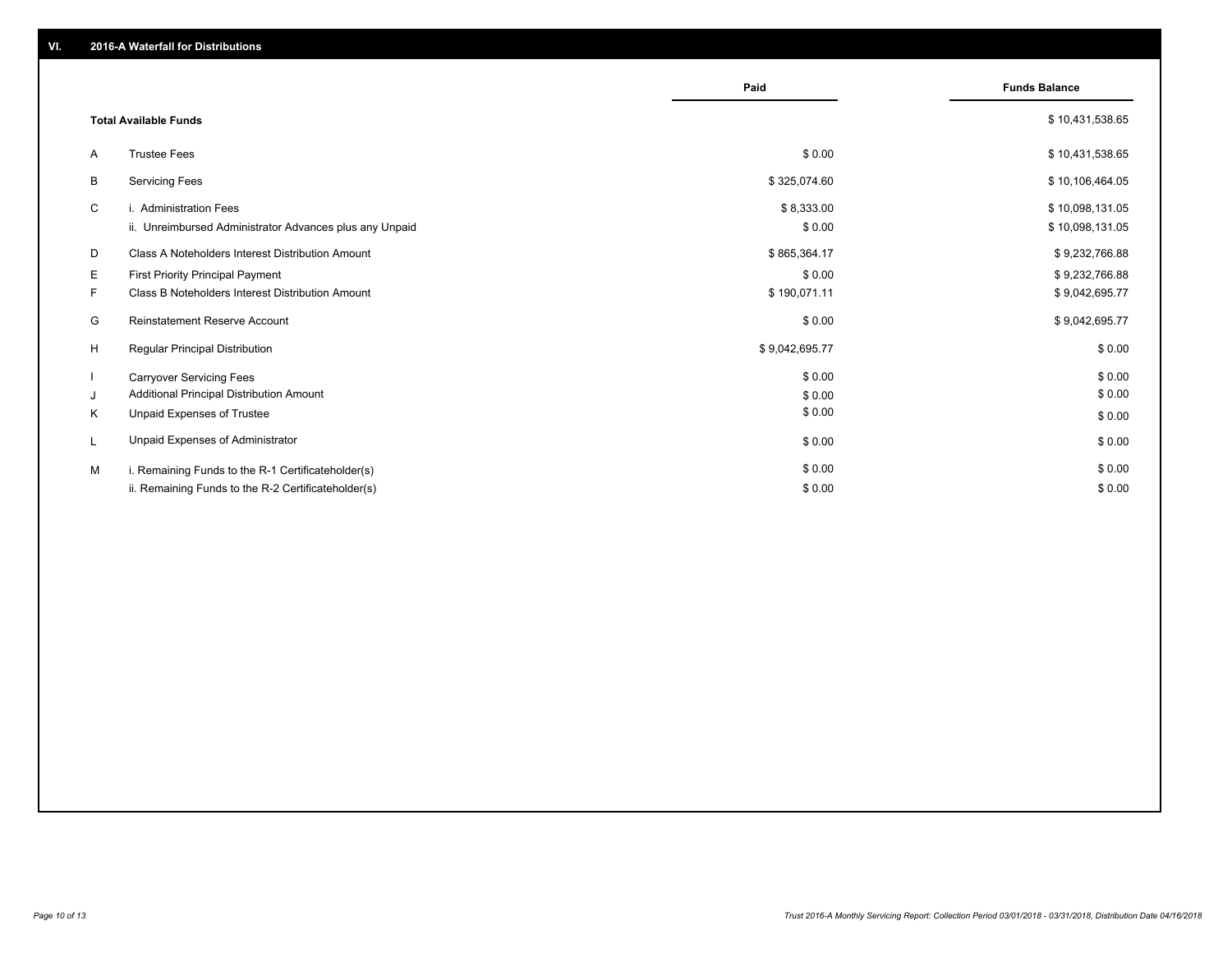## **VII. 2016-A Distributions**

#### **Distribution Amounts**

|                                                            | A <sub>2</sub> A        | A <sub>2</sub> B        | в                       |
|------------------------------------------------------------|-------------------------|-------------------------|-------------------------|
| Cusip/Isin                                                 | 78449FAB7               | 78449FAC5               | 78449FAD3               |
| <b>Beginning Balance</b>                                   | \$214,184,590.78        | \$131,654,748.46        | \$50,000,000.00         |
| Index                                                      | <b>FIXED</b>            | <b>LIBOR</b>            | <b>LIBOR</b>            |
| Spread/Fixed Rate                                          | 2.70%                   | 1.50%                   | 2.50%                   |
| Record Date (Days Prior to Distribution)                   | 1 NEW YORK BUSINESS DAY | 1 NEW YORK BUSINESS DAY | 1 NEW YORK BUSINESS DAY |
| <b>Accrual Period Begin</b>                                | 3/15/2018               | 3/15/2018               | 3/15/2018               |
| <b>Accrual Period End</b>                                  | 4/15/2018               | 4/16/2018               | 4/16/2018               |
| Daycount Fraction                                          | 0.08333333              | 0.0888889               | 0.08888889              |
| Interest Rate*                                             | 2.70000%                | 3.27660%                | 4.27660%                |
| <b>Accrued Interest Factor</b>                             | 0.002250000             | 0.002912533             | 0.003801422             |
| <b>Current Interest Due</b>                                | \$481,915.33            | \$383,448.84            | \$190,071.11            |
| Interest Shortfall from Prior Period Plus Accrued Interest | $S -$                   | $S -$                   | $$ -$                   |
| <b>Total Interest Due</b>                                  | \$481,915.33            | \$383,448.84            | \$190,071.11            |
| <b>Interest Paid</b>                                       | \$481,915.33            | \$383,448.84            | \$190,071.11            |
| <b>Interest Shortfall</b>                                  | $S -$                   | $S -$                   | \$ -                    |
| <b>Principal Paid</b>                                      | \$5,600,305.90          | \$3,442,389.87          | $$ -$                   |
| <b>Ending Principal Balance</b>                            | \$208,584,284.88        | \$128,212,358.59        | \$50,000,000.00         |
| Paydown Factor                                             | 0.025689477             | 0.025689477             | 0.000000000             |
| <b>Ending Balance Factor</b>                               | 0.956808646             | 0.956808646             | 1.000000000             |

\* Pay rates for Current Distribution. For the interest rates applicable to the next distribution date, please see https://www.salliemae.com/about/investors/data/SMBabrate.txt.